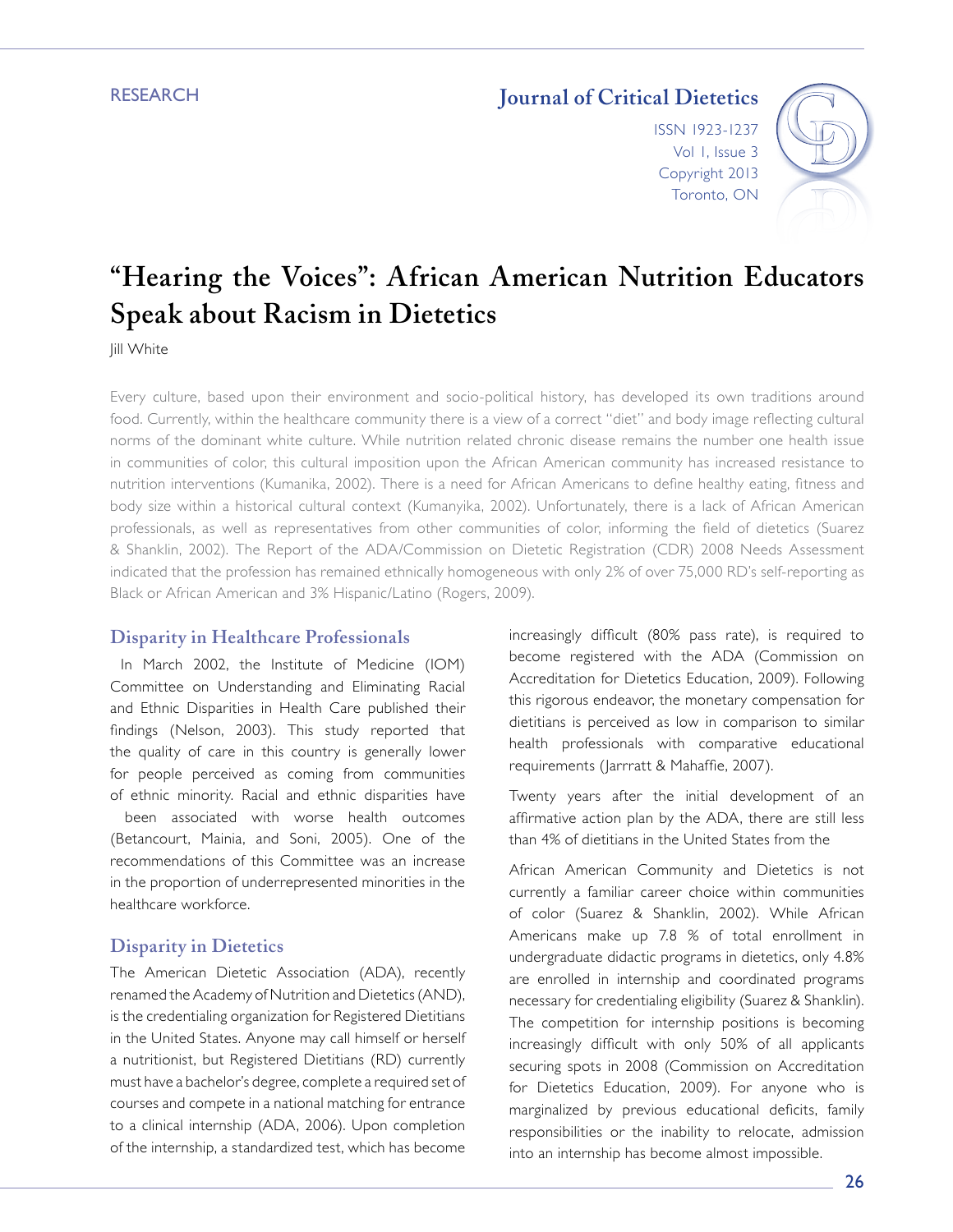### **Critical Theoretical Framework**

Critical pedagogy (Sleeter & Bernal, 2004) has been described as introducing several main concepts to the understanding of multicultural education. The first is voice, as introduced in Freire's notion of dialogical communication, which rejects the authoritarian imposition of knowledge (Freire, 1996). "Voice is rooted in experience that is examined for its interest, principles, values and historical remembrances" (Sleeter & Delgado Bernal, 2004, p. 242). This study attempted to give voice and tell the stories of African American nutrition educators in relation to their perception of racism and Dietetics.

Critical pedagogy analyzes social class, class and power, as well as corporate and global power. Within the classroom, critical pedagogy looks at how power is played out, including an analysis of race, language and literacy. Cervero (1991) wrote about the need to transform the production of knowledge to include the interests of the unrepresented. "This is seen as necessary because the dominant classes have controlled the social relations of the production of knowledge and have used this control to further their own interests." (Cervero, pg. 31). This study examined how the participants experienced racism in their own educational histories.

# **Critical Race Theory**

Work in the area of Critical Race Theory (CRT) began in the 1970s with the early work of legal scholars Derrick Bell and Alan Freeman, both of whom were dissatisfied with the slow pace of racial reform in the United States (Delgado & Stefancic, 2001). CRT draws upon scholarship from feminism, social and political philosophy, postmodernism, cultural nationalism, and a variety of social movements (Ladson-Billings, 2004).

CRT includes a number of premises. First is the premise that racism is "ordinary, not aberrational" in American society (Delgado & Stefancic, 2001). Because racism is such an integral part of our society, it looks ordinary and natural to persons in the culture. Second, CRT uses storytelling to challenge racial oppression (Delgado & Stefancic, 2001). The storytelling is used to analyze the myths, presuppositions and majoritarian stories that make up the common culture about race. A third aspect of CRT is described as interest convergence. Interest convergence refers to the idea that those in power only allow advances by subordinated groups when it serves the self-interest of the empowered (Ladson-Billings, 2004).

During the past decade CRT has emerged as a theoretical and analytical framework for studying racism and education (DeCuir & Dixson, 2004). According to Solorzano and Yosso (2002), "CRT challenges white privilege, rejects notions of 'neutral' research or 'objective' researchers, and exposes deficit-informed research that silences and distorts epistemologies of people of color" (p. 26). A movement towards antiracist education has surfaced in the United States within critical multiculturalism which supports "explorations of race, class, and gender as sources of socially constructed differences and sites of power relations" (Manglitz, Johson-Bailey and Cervero, 2005, pg. 1245).

Over the past 10 to 15 years, scholars and researchers have used CRT to examine and challenge ways that racism shapes schooling structures and practices (Solorzano & Yosso, 2002). CRT scholars have argued that desegregation and affirmative action have benefited whites more than African Americans. To this day, public schools remain segregated and unequal in resources. This is consistent with CRT's concept of interest convergence, maintaining privilege for those in domination. Harris (1995) argued that the way affirmative action was conceived and carried out in this country maintained whiteness as a property right and failed to remediate racial exploitation. She proposed that white women, and consequently their white husbands and children, have benefited the most from affirmative action programs. Currently Dietetics is a field of predominantly white women who have achieved higher education*.* 

# **The need for new nutrition education models**

In 2002 a group of African American scholars from ten universities and research centers formed the African American Collaborative Research Network (AACORN) in recognition of the need for special advocacy to support obesity research in communities of color (Kumanyika, 2005). They called for an increase in qualitative and community-based research that would be more sensitive to weight-related cultural and contextual variables:

*An examination of 41 qualitative studies involving African-American women found that dietary practices were influenced by folkloric beliefs about the relationship between diet and obesity or diet and diseases such as hypertension and diabetes. Attention, without prejudice, to such beliefs can improve effectiveness of dietary interventions. Qualitative data*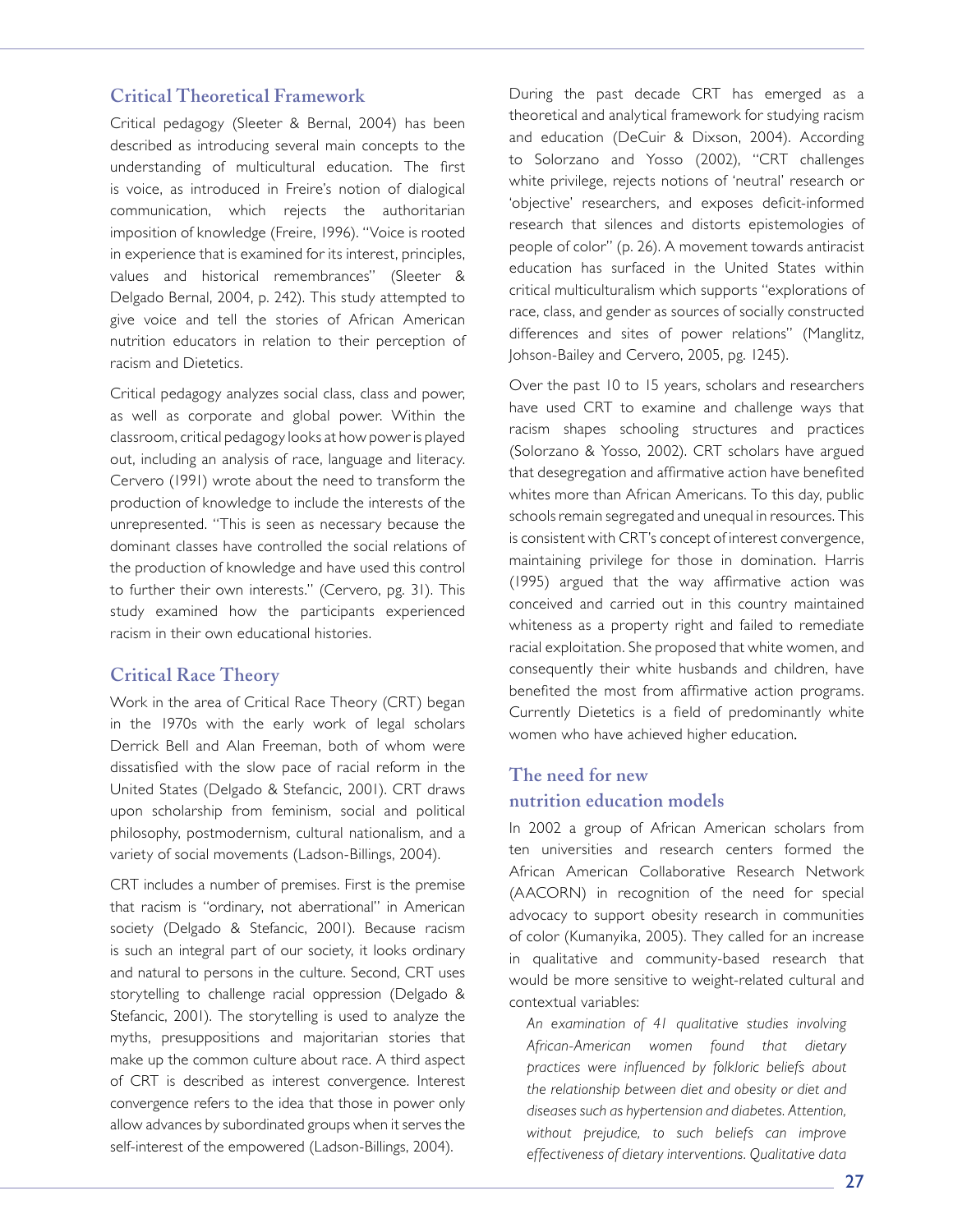*may also help to conceptualize intervention strategies that benefit from themes in African American culture. This may include several major philosophical themes that are shaped by the subcultures of Africa, the oppressive historical experience of slavery, and the interaction with European culture. (p. 2044)*

These researchers called for a different way to view nutrition education intervention strategies that acknowledge, validate and incorporate the belief systems of the participants (Kumanyika, 2005). Ladson-Billings and Donnor (2000) discussed how CRT offers the researcher an opportunity to stand in a different relationship to the researched. They described how storytelling and counter storytelling can be utilized to understand reality from different perspectives. These redefinitions are needed to develop effective, culturally relevant community nutrition interventions and nutrition educators.

Health educators have documented the failure of nutrition education interventions in the African American community and the need to incorporate positive elements of cultural views and practices (Davis & Northington, 2000; Devine,Farrell and Hartman, 2005; Minkler, 2003; Price, 2001).

# **Purpose of the study**

The problem that this study addressed was the lack of African American dietitians in the United States. There is a long history of African American women who have entered nutrition-related professions, such as home economics, food service management, and public health (Nerad, 1999). But less than 3% of Registered Dietitians come from the African American community (Suarez & Shanklin, 2002). The lack of African American dietitians has had an effect on students coming into the field as well as on how the African American community is informed about the connection between nutrition and related diseases.

# **Method**

 This study explored the impact of white dominance in the field of Dietetics. Nineteen African American women who practiced nutrition education in the African American community were interviewed. Each of the women in the study identified herself as African American and had worked in the African American community presenting nutrition information to African American people for a minimum of two years.

# **Participants**

A purposive sampling of participants was identified initially via the researcher's professional contacts (Merriam, 2002). Maxwell (2005) described a purposive sampling as "a strategy in which particular settings, persons or activities are selected deliberately in order to provide information that can't be gotten as well from other choices" (p. 88). Additional women were referred by participants who had been active in the Illinois African American Dietetic Association. This is consistent with Snowball Sampling, where selected participants are asked to identify other like individuals until there are enough participants to understand a phenomenon (Harris, Gleason, Sheehan, Boushey, Beto and Bruemmer, 2009).

# **Data Collection**

The data collection method was face-to-face interviews. The interview questions were unstructured and openended. The interviews were guided by the following research questions:

- 1. What were the stories of African American women regarding their own educational experiences, particularly concerning racism?
- 2. What was their perspective on their practice as nutrition educators with regards to the health needs of the African American Community?
- 3. What was their perspective on Dietitians, the field of Dietetics and the American Dietetic Association with regard to nutrition education within the African American community?
- 4. How might these voices contribute to changes within the professional education of Dietitians to make the field more inclusive, representative and effective?

Data was audio taped and transcribed by the researcher. Participants were given the opportunity to read the transcripts and make any additions, deletions, or comments.

# **Data Analysis**

The data was analyzed using qualitative content analysis as defined by Hsieh and Shannon (2005). Transcribed interviews were coded utilizing NVivo software (QSR International, version 2.0.163, 1999-2002, Victoria, Australia). Sentences and phrases were labeled by an open coding process. The codes were grouped according to their potential to provide themes in relation to the research questions (Strauss & Corbin, 1990). This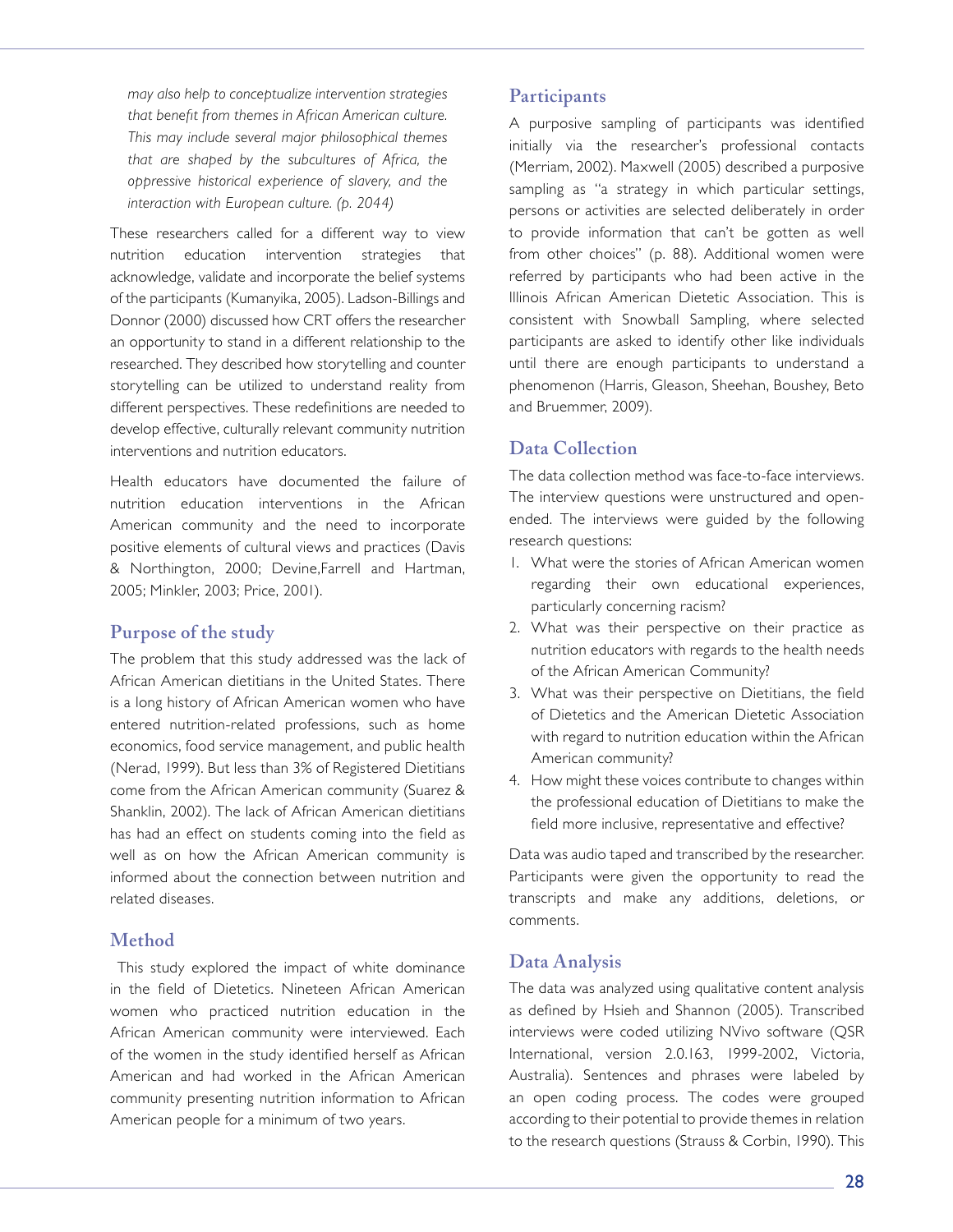is consistent with an inductive category development where definitions for each grouped codes are developed for reporting the findings (Hsieh & Shannon, 2005). In reporting, exemplars for each category were identified from the data (Hsieh & Shannon).

The goal of this analysis was to search for themes and patterns in the women's stories that seem to portray a picture (Shank, 2002). Feedback from informants was also used to validate the existence of themes. Triangulation (Pope & Mays, 1995) utilizing discussions from the literature, feedback from professional conference presentation, and peer discussions were also solicited for verification.

### **Findings**

### Participants as African American Nutrition Students

The participants described a number of issues that affected their access to school and careers. These included segregation, their economic situation and family history. One of the older participants discussed her experiences with segregation and education in the 1950"s.

*I go to apply at (two hospitals) here in Chicago. They said "we'd be glad to have you. Send your application and send your picture". When I send my picture, well I'm Black. Each one of them said,"Oh, you have to do your internship at Freedmen's Hospital in Washington D.C., all Black". I said, "my, my, my. I'm in the North and I'm getting segregation. I had it in the South, I expected it". So I applied to Freedmen for my internship. (Eve, retired Administrative RD)*

A number of participants discussed the difficulties of being first generation in their family to go to college, particularly regarding financial aid information.

*My mother couldn't afford it at the time. I was basically on my own as far as picking colleges. I wasn't knowledgeable about filling out college applications and my mother wasn't either. I tried to get help but I couldn't get any. I was in a family with no knowledge of it. (Chris, DTR, BA Finance, currently working on verification to become RD eligible)* 

CRT argues that white dominant culture in education maintains and sustains exclusion and privilege, even while purporting integration or multiculturalism (Jennings & Lynn, 2000). Black students often come to the university in the role of intruders—who have been granted special permission to be there (Solorzano & Yosso, 2002).

*There were no Black people in Nutrition and no Black bench scientists; there were no Black people in my classes. People wouldn't pick me to be their lab partner. I was basically socially isolated in my classes. Your self identity is in that. In the Black world I was very popular. All of a sudden …I am an 18 year old in college away from home and all of a sudden nobody likes me. (Ora PhD Nutrition, Community Researcher)*

The women in this study felt they were held to a higher standard of qualification than other students. Eve put it this way "You have got to have more credentials than the others in order to prove yourself and for them to decide that you're qualified. You got to be overqualified". Women told of a number of incidences where they had to prove papers had been written, assignments met, prequalifications to courses documented, above and beyond their white counterparts. Debra found out that white students in her program were given options to test out of courses required for program completion while African American students were never given that opportunity.

Each woman described support systems which helped them to sustain their educational pursuits, including family and friends, educators and supervisors.

*It's challenging because I am a single mother… balancing going to work and going to school, that was challenging, tiresome and takes a lot of energy and focus and support group and people to talk to you. Me…I had to have a support group through family, friends and some of the students. (Ruth, GED, former DT student, Peer Educator)*

The motivation to get into the nutrition field expressed by the women included positive experiences with food in their background, an interest in health and science, or career advancement. Chris, DTR, stated, "I am from the community so I want people to get the services that they need. To me that is what community means". Rose, a 62 year old Dietetic Intern was motivated to become a dietitian by the needs of diabetic patients she saw while working in an endocrinologist's office. "White dietitians had no understanding of our seniors, or their economic situation, nor how we ate."

#### Participants as African American Nutrition Educators

Participants talked about the importance they felt of clients being able to identify with the nutrition educator. Ann, MPH, former WIC nutritionist described her perspective of clients' attitude "You look like someone I know, you look like my sister, you look like my cousin. I can sit and talk with you. I can tell you the truth".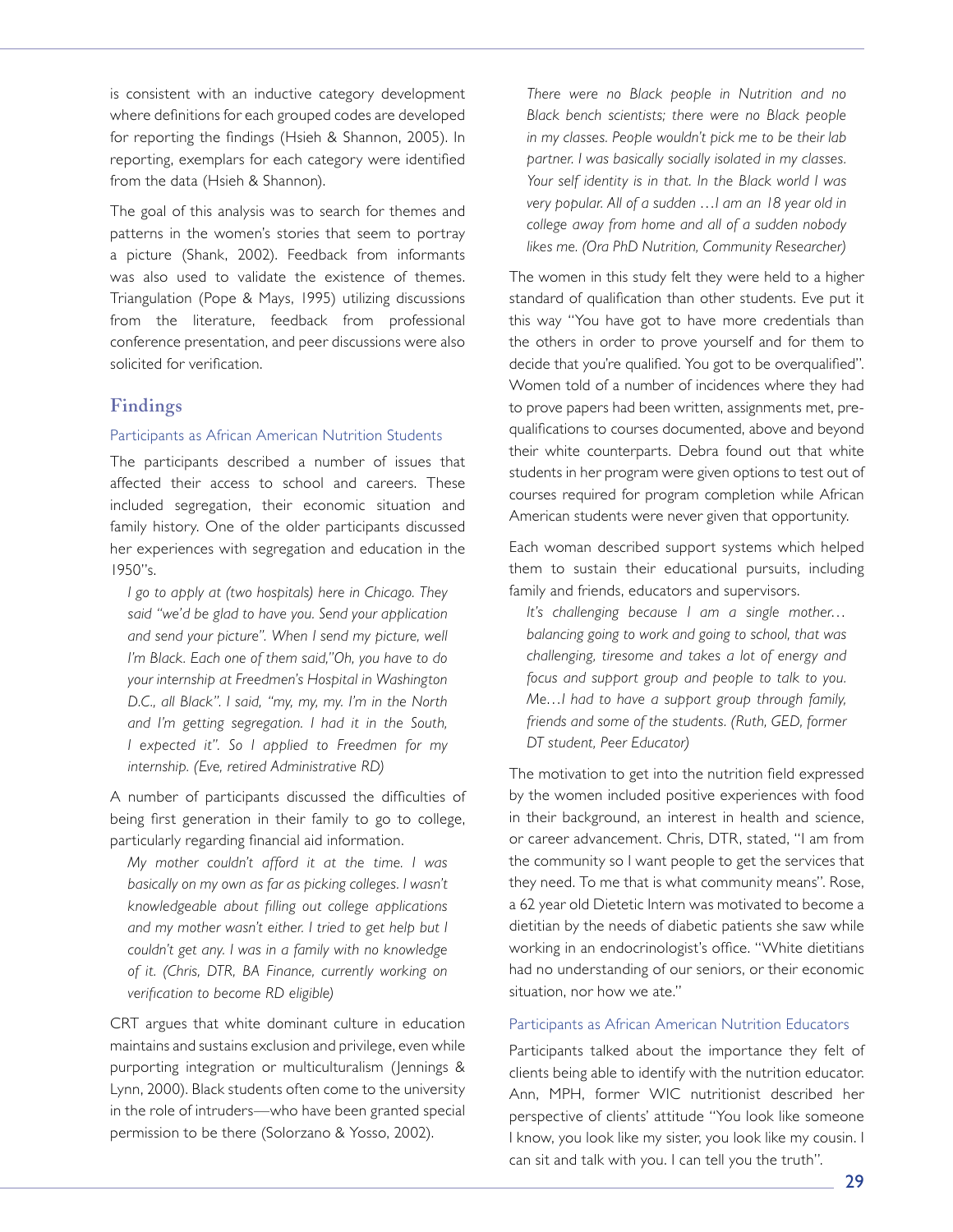"See it, feel it, touch it, eat it and understand how it relates to the larger world" is how Lynn, BA, LD Nutritionist with a community program characterized her perspective.

*The teenage groups, the girls…They really look at me…not at like the teacher, but as a friend...because when I go in there I let them know that I graduated with a GED and let them know the example of getting your education. First I let them know who I am...and how I got to be where I am at. I notice with them I have to get them involved...I can't just be the one talking about it. If I'm gonna make fruit salad… we all got knives and we're all peeling fruit and talking as a family about the different fruits and vitamins and minerals. They like to be fed too, because a lot of times they come up in there and they have not had breakfast. So it's hands on with them also...you have to show them…that's why I always take different things to show them. (Ruth, Peer Educator)* 

CRT has the perspective that communities of color are places with multiple strengths in contrast to deficit scholars who place value judgments on communities who do not have access to white, middle or upper class resources (Solarzano and Yosso, 2002). Using understandable language and relating directly to people was commented on many times. "You can walk in and talk all this high fallutin' stuff, but what does it mean really? If you can't get what it means really down to their understanding, then you haven't talked" stated Lucy, DTR, with an MS in Education, who taught culinary programs for homeless women, ex-prisoners and urban high school students.

Women gave many examples of using cooking and eating, games and interacting experientially as the most effective method for teaching in a community setting.

Food deserts (Gallagher, 2006) and the lack of access to healthy foods in the community were raised.

*When you are trying to help someone and teach them that kind of stuff that they know they can't afford in the first place, they just shut the door on you...and you're just talking but it's not going any place, because they already know they can't afford this. (Betty, RD)*

An additional concern was that foods provided by the supplemental government food programs were not healthy. "The other thing I have seen with the community programs is the food we are actually providing people is not good." stated Debra, RD, WIC nutrition education coordinator.

#### Participants as African Americans in the Profession

Four themes emerged in the interviews of women regarding their perception of African Americans in the profession of Dietetics. The first theme centered on the obstacles to becoming a Registered Dietitian. The second theme discussed the women's reported relationships to the American Dietetic Association. The third theme reflected an alternative network that developed through the Illinois African American Dietetic Association. Fourth, the women gave examples of how they had experienced racism on their jobs.

The women commented that Dietetics as a field is not known about in the African American community. The study participants gave examples how often African Americans interested in careers in nutrition are tracked into food service management, rather than clinical dietetics.

*My advisor said 'Do you really want to go into Dietetics because it is really, really hard?' And I said,' Yes, I'm sure I want to do this'. She said, 'Do you want to maybe consider hotel and restaurant management which is also in our department?' I said, 'No, I don't want to be a hotel or restaurant manager. I want to be a dietitian'. (Cathy, RD)*

Women discussed strategic and expensive educational errors they made while trying to access the process to become RD's. They expressed the perception that "you have to know somebody to get in". Debra, who was already the director of a food service department in a hospital, but wanted to get her RD, said "I applied to several internships. I was having issues there because I am a single woman, gainfully employed. I work every day in the field of nutrition; I supervise dietitians…why do I have to quit my job to do an internship? I refused to do it."

Several described the disappointment of the lack of financial benefits of becoming a dietitian after all the sacrifice.

 *So it was really, really, rough and it's very disappointing to have to go through all that and still not get paid the amount you should get paid to have all this education. I have about the same amount of student loans if I had went ahead and become a doctor. Close to \$100,000 dollars! (Cathy, RD)*

The general perception of the American Dietetic Association expressed by the participants in study was one of marginalization. Lucy, MSRD, a state nutrition administrative coordinator and leader in several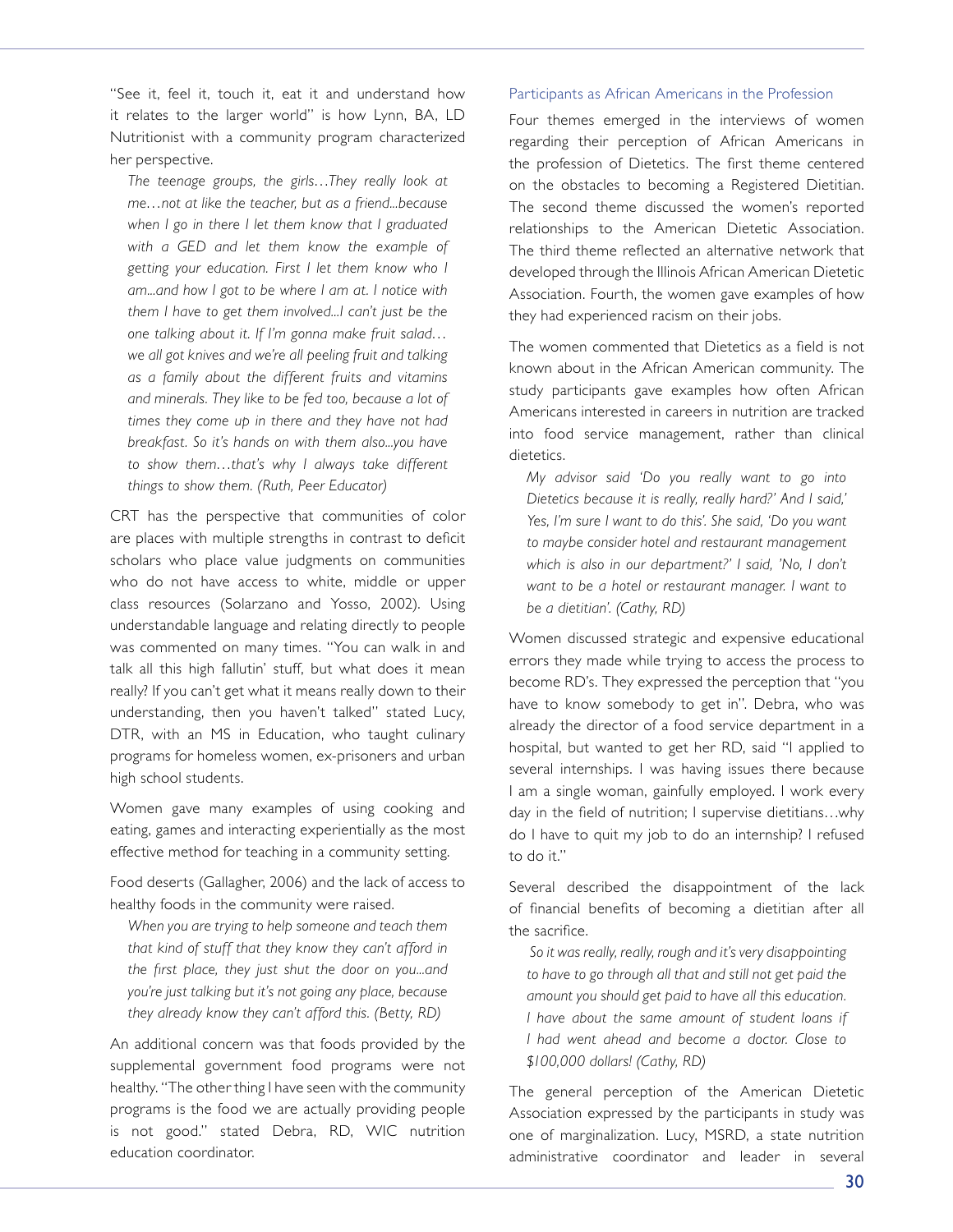organizations stated "historically I feel like African Americans have not been able to make the connections, have not felt the connections in ADA". They described a perceived hierarchy in Dietetics, which puts people who work in food service at the bottom and nutrition scientists at the top.

*I noticed right off that food service people are completely marginalized. Food service people, community nutritionist, clinical dietetics, nutritional biochemistry… So early on I peeped that structure. So where do Black people go, food service. Where do they only allow Black people in... Food service, then community. WIC, you know, not dietitians, but people who could do community nutrition without an RD. (Ora, PhD, Community Nutrition Researcher)*

Critical Race scholars take the position that the margins can be viewed as both sites of oppression and sites of resistance, empowerment and transformation (Solorzano & Villalpando, 1998). Finding themselves ignored and on the fringes of the American Dietetic Association, several women in this study participated in founding an organization that gave them an alternative "voice" in the profession The Illinois African American Dietetic Association. The organization drew in not only Registered Dietitians, but was open to all African Americans working in Nutrition. This association was looking to elevate its members and the profession, to be of service to the community and a model for other young people who were entering the field.

CRT talks about how racism so permeates society in the United States that it looks ordinary and natural and is, in fact, considered normal (Ladson-Billings, 2004). The women described racial incidents that happened to them.

*There had not been a Black dietitian on that floor as a teaching dietitian before. When it was announced, the doctors were all like, "What!" Oh they tried me. They would come into the office...I had a white intern of course, and my desk was at the front of the room...and the intern was at the back….and the doctor would walk straight past me to her to ask their questions. And she would have to send them back to me. And then they come back with this little silly grin on their face. (Betty, RD)*

Some talked about disparity in salary.

*Sometimes I accidentally will become privileged to somebody else's salary and I'll ask about it. Because for every job evaluation I have ever had it's always* 

*been excellent. One time I questioned my supervisor about my compensation with the current company and they were forced to give me 7% increase at one time, maybe 8%, to compensate me for what was lacking. (Pam, Dialysis RD) Community*

### Needed Changes Expressed to increase diversity for the Field of Dietetics

Changes that were suggested by the participants centered on four themes including; accessing the educational process, the need for a multicultural curriculum, mentoring, and salaries.

The women spoke of the need for more exposure of the profession in high school career programs to familiarize and recruit students of color to the field. They raised the need for nontraditional routes for students to return to school.

The women commented on the need for all dietetic students to be exposed to cultures and develop sensitivity.

*Because food is very important, it is very private. It's special to people, especially those who are in need, who don't have a whole lot. Many dietitians can't understand the importance of food if you don't have a lot. Like "why, if you are so poor or you are having health crisis or stress in your life, why are you turning to food. It's going to make it worse". I think if you can understand why they turn to food, you can deal with it better. (Lynn, LD, Nutritionist Community Program)*

The women talked about their views of themselves as mentors.

*It has also become my desire to reach back to find other Black girls, or girls of color who have an interest in science to let them know this is a profession of diversity. It is not just your skinny, white, blond, celery eating profession, looking to marry a doctor, type of profession. I can influence the dietetic profession in a manner that really can put a light on this profession. Also just given this epidemic with childhood and adult obesity I want to give this care, I want to represent this profession. (Chris, DTR, BS Student)* 

A low salary in comparison to the sacrifice of so much schooling has been identified as an obstacle for people of color to come into the field.

*I think that people encourage their children to go after jobs that pay a lot of money, doctor or lawyer, if you have the skills. People gear their children towards careers they know about. But if they feel like "I am*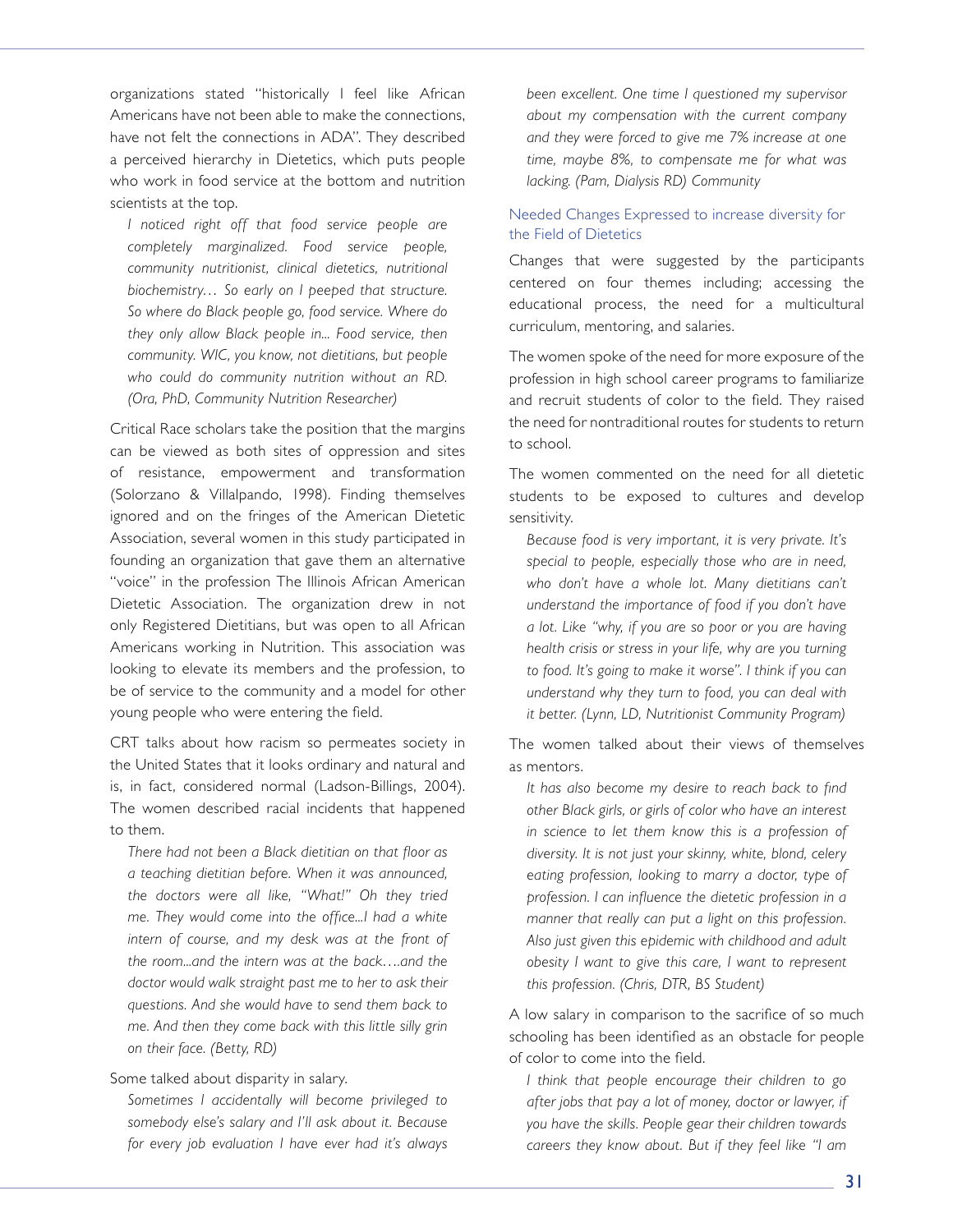*going to take out all these loans and it doesn't pay well", why would you? (Cass, BA Home Economics, MS Education, Culinary Arts Coordinator for Public School)*

### **Counterstory**

This study tried to capture the perspective of nineteen African American women's views and lived experiences regarding racism in Dietetics. CRT utilizes the method of telling counterstories as a way to challenge the validity of the majoritarian story (Yosso, 2006). The following story gives an example how some of the themes described in the study affected one woman's career. Yosso described four functions of counterstories, which I will attempt to address to discuss the implications of Rose's story.

### Rose's Story

Rose is over 60 years old. She was a phlebotomist at the county hospital for 25 years, mainly on the psychiatric unit. When she was young she wanted to be nurse but was overweight so could not meet the admissions policies at that time. She has had her own struggle with food and weight all of her life. When she lost her son to AIDS she became a peer educator for a family advocacy organization that she developed. She provided AIDS education throughout the city and became known in health education networks. Working in an endocrinologist's office, she became interested in nutrition and diabetes. She found herself trying to translate to elderly African American clients the information they could not understand from the white diabetes educators.

She enrolled in a Dietetic Technology (two- year Associates Degree) program which was closed during her final year. She successfully led a campaign demanding the community college allow students to complete their coursework and receive their associate degrees. She began working part time in a psychiatric hospital as a diet technician doing nutrition assessment and education with patients in treatment for substance abuse. The hospital also had a special program serving the needs of gay clients. Clients in this facility also suffered from nutrition related chronic diseases, such as diabetes, hypertension, and heart disease. Many psychiatric patients have eating disorders or nutrition-related side effects of their medication.

Rose then was admitted to a bachelor's degree program in Dietetics and started school full time. She sought tutors for every science class, went to the writing lab for every

paper, and math lab to pass Algebra. Her car quit during this time, so she was on public transportation, traveling from the far north side of the city to the near west suburbs, over 40 miles a day. She lost her apartment and almost became homeless. She said she only ate because they fed her for free at the hospital where she worked. She could not afford health insurance.

She got a second part-time job as a diet tech at a hospital. She replaced a white dietitian who left when her car was hijacked in the hospital parking lot her first day of work. An African American dietitian served as Rose's mentor, supervised and signed off on her work. Rose had to repeat an anatomy/physiology course and graduated with her BS. But she still could not apply for the official national matching for dietetic internship because her grade point average would not allow her to compete successfully. (There is a shortage of internships. In 2008, 4000 students applied for 2000 internship slots).

### Counterstories Can Build Community Among those at the Margins

Yosso (2006) stated, "Counterstory can open new windows into the realities of those 'faces at the bottom of society's well' and address society's margins as places of possibility and resistance" (p. 14). Rose functioned as a dietitian and nutrition educator for some of the most oppressed segments of society; drug addicts with AIDS and chronic disease, the mentally ill, many of whom bordered on homelessness and bare subsistence. She understood their limited access to food, what realistic changes were, and what expectations she could have of them. She advocated for them in the hospital, pushing the Food Service Department to meet their special needs and requests. She created a personal relationship with the medical staff and was respected by the doctor and nurses. Patients and staff alike knew she was "nononsense" regarding her motives about patients. She had the role of a dietitian, but did not receive the pay, the recognition or the benefits. She did not meet the ADA's profile or requirements of a dietitian. Yet her work was invaluable to the community she served and she claimed her profession; "I am going to be a dietitian," she told people. She was a dietitian in a place where few will serve. Five consulting dietitians came and went while she remained.

### Counterstories Can Challenge the Perceived Wisdom of Those at Society's Center

"As they expose the white privilege upheld in majoritarian storytelling, counter narratives provide a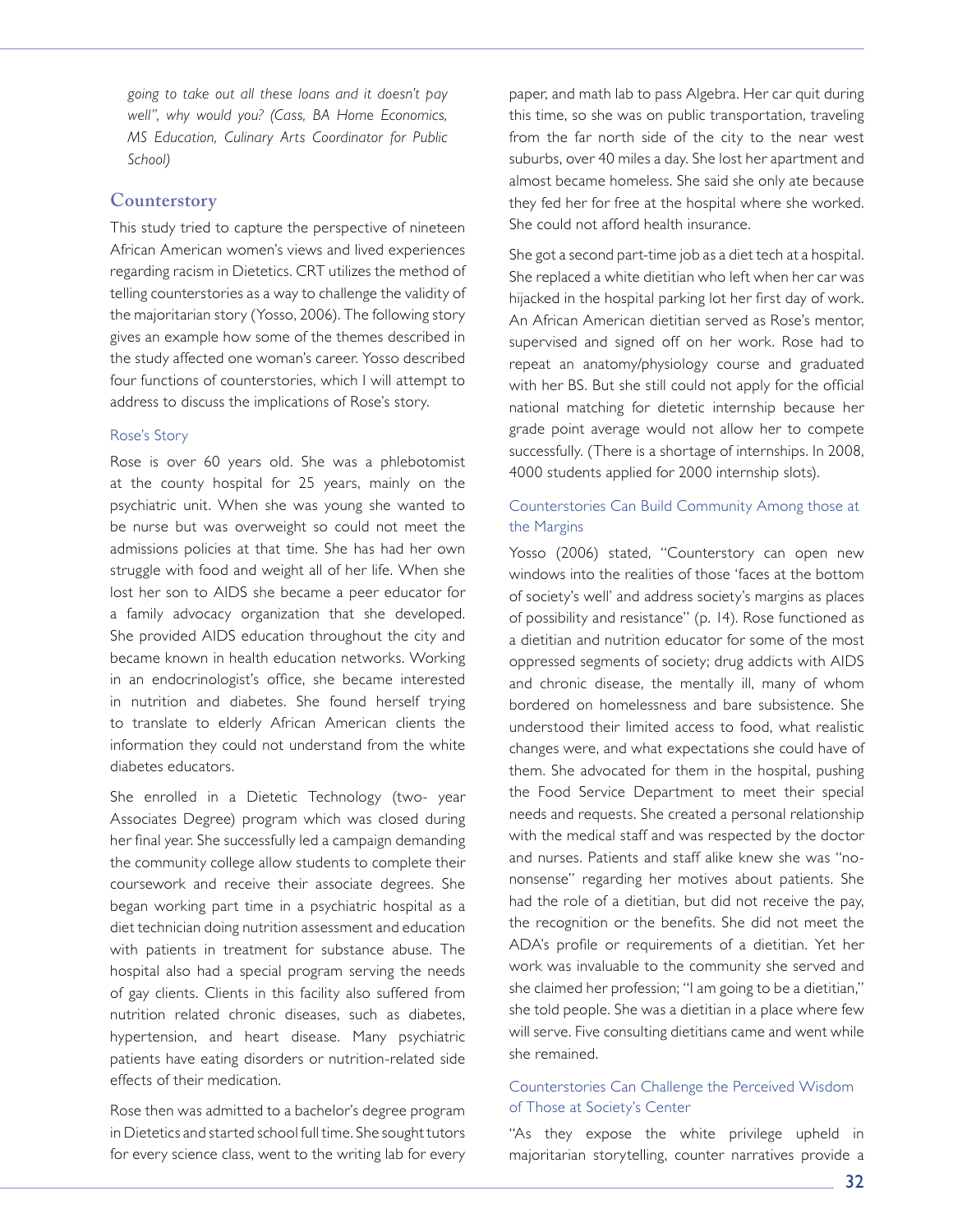context to understand and transform established belief systems" (Yosso, 2006, p. 15). The failure of dietitians in the United States to address the crisis and prevention of nutrition-related diseases, particularly in communities of color, calls for a transformation of education and practice in the Field. Increased entrance requirements and cost of education have contributed to the gate keeping apparatus. Rose had holes in her education dating back to an inner city segregated grammar school. She was not familiar with science and math courses. Her grammar was not traditional for academic writing. The time, effort, self-discipline and commitment required from her to pass her courses was double that of many of her younger white counterparts. She already demonstrated an ability to function as a dietitian. Yet she was denied entrance to the profession by normal standards.

### Counterstories Can Nurture Community Cultural Wealth, Memory and Resistance

"Counterstories shatter oppressive silences created through the omission and distortion of Outsider histories" (Yosso, 2006, p.15). The oppressive distortion is that people like Rose cannot be dietitians, that her educational deficits are her own fault, that she does not meet the young, white, tall, slender, overeducated profile of a dietitian. But those who meet the profile are not effective practitioners in communities of color. It is a myth that people of color do not want to eat "healthy". They do not have equal access to healthcare or food choices. People are not poor by choice, but institutional racism systematically has denied African Americans equal access to education, housing and jobs. Professions have excluded people of color, and when they are included, their leadership and cultural contributions are not valued (Jeris & McDowell, 2003). To be a "part of" one has to assimilate to a dominant white culture (Alfred, 2001). Eating patterns that historically came from living in rural areas with access to a balance of fresh vegetables, fruits, beans, meat and dairy are characterized as backward. Instead, communities of color are the object of the fast food industry and the "food desert" phenomenon, where chain grocery stores have abandoned the Black communities (Gallagher, 2006). Meanwhile, the majoritarian culture represented in the media has placed a value on thinness that equates success with underweight and has nothing to do with standards of beauty and body image of women from communities of color (Kumanyika, 2002). The diet and food industry prey upon the people.

### Counterstories Can Facilitate Transformation in Education

How could the counterstory of Rose and the other participants in this study contribute to a transformation of the field of Dietetics? In her model of interculturalization proposed to increase diversity in the professions, Kachingwe (2000) has included three components. One is multiculturalism, which includes value and education about differences. The women in this study raised the need to teach dietitians about different food practices in a global world; where soon white will not be the majoritarian culture in the US. This needs to be incorporated throughout curriculum.

The second component is diversity of the people themselves (Kachingwe, 2000). The educational obstacles must be addressed. This includes access to internships, seamless programs and financial support. Educational requirements need to be assessed from the perspective of practitioners who work in communities the most in need of services. Currently, the perspective comes from the healthcare industry and how to position dietitians to compete with other health practitioners for the "healthcare dollars." This is not a holistic approach to healthcare that includes the social, community, family perspective of what is needed for a person to enjoy health and quality of life.

# **Conclusions**

Since this initial study and interview with Rose, she was admitted to a new demonstration program in a joint RD/MBA Healthcare Program under the direction of this author. She continued to struggle with financial, social and academic racial disparities. She falterd, had to repeat courses and work full time while her peers were supported by their parents and had access to financial support she did not. But she finished and graduated. She challenged the faculty and every student support department in the University to meet her needs. She is a challenge to the status quo because she comes with the historical legacy of oppression, exclusion and educational discrimination. This is what it means to address diversity in education.

The final component of Kachingwe's model is conviction (2000). There must be those who are committed to champion changing the system, which is inherently developed to sustain privilege and exclusion. This study informed the application to the American Dietetic Association, now the Academy for Nutrition and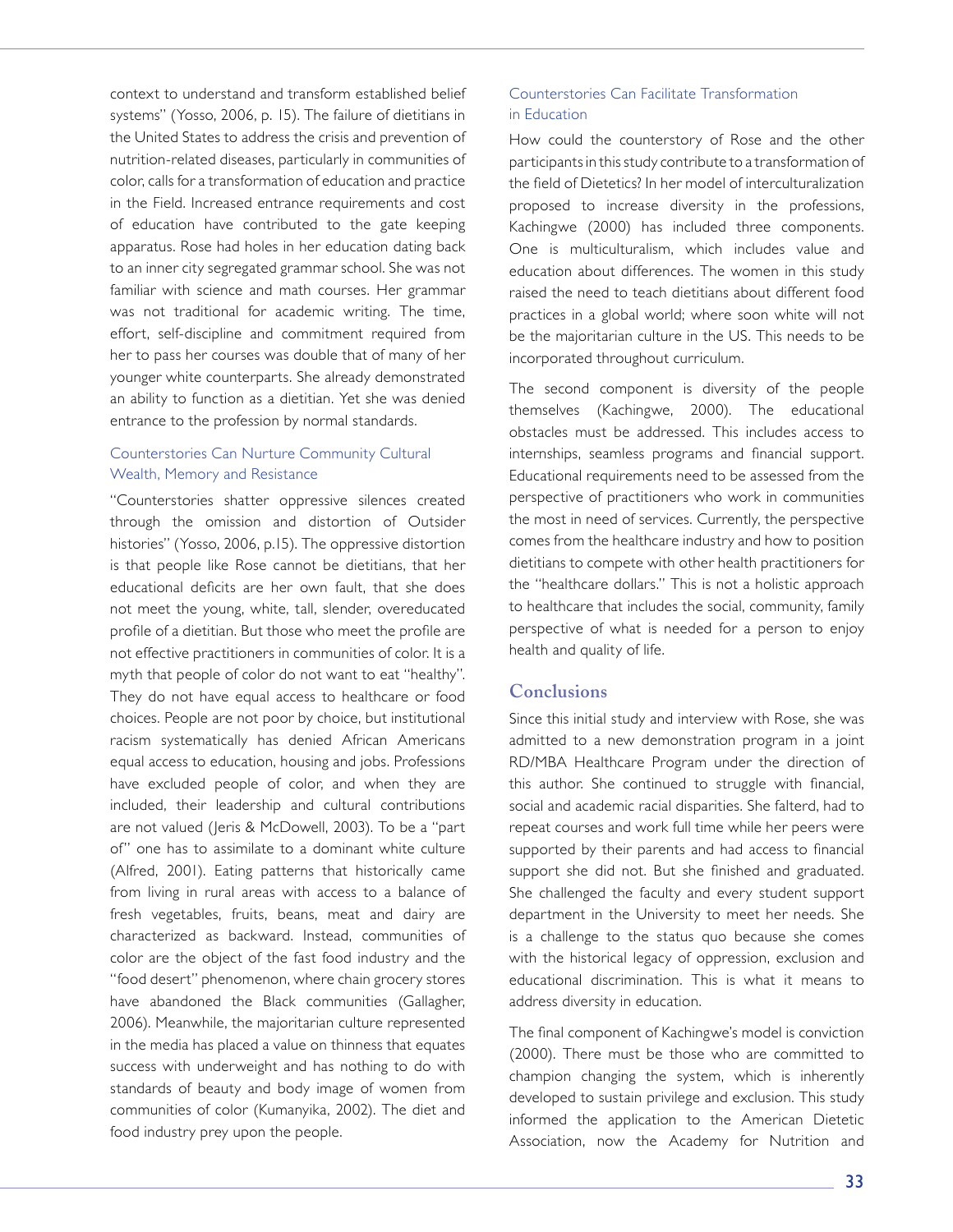Dietetics, for an internship in the Chicago area devoted to "Cultural Diversity and Dietetics" with a mission of prioritizing the inclusion of students traditionally excluded from access to the internship process.

 It is up to those of us who have already crossed over to reach back and make a way. The alternative is to replace those who insist upon maintaining the status quo with a new, more representative leadership.

# **References**

- ADA. (2006). *Dietetics Education Task Force final report and recommendations*: American Dietetic Association.
- Alfred, M. (2001). Expanding theories of career development: Adding the voices of African American women in the white academy. Adult Education Quarterly, 15, 108-127.
- Betancourt, J. R., Maina, A., & Soni, S. (2005). The IOM report unequal treatment: lessons for clinical practice. *Delaware Medical Journal, 77*(9), 339-348.
- Burley, L. (2005). *Reconceptualizing profession: African American women and dietetics at Tuskegee Institute, 1936-1954*. Unpublished manuscript, Georgia State University.
- Byrk, J., & Soto, T. (2001). Report on the 1999 membership database of the American Dietetic Association. *Journal of the American Dietetic Association, 101*, 947-953.
- Cervero, R. (1991). Changing relationships between theory and practice. In J. Peters (Ed.), *Adult education: Evolution and achievements in a developing field of study* (pp. 19-41): Jossey-Bass.
- Cohen, H., & Northridge, M. (2000). Getting political: Racism in urban health. *American Journal of Public Health, 90*(6), 841-842.
- Davis, P., & Northington, L. (2000). Cultural considerations for treatment of childhood obesity. *Cultural Diversity, 7*, 128-132.
- DeCuir, J., & Dixson, A. (2004). So when it comes out, they aren't that surprised that it is there: Using critical race theory as a tool of analysis of race and racism in education. *Educational Researcher, 33*(5), 26-31.
- Delgado, R., & Stefancic, J. (2001). *Critical Race Theory; An Introduction*. NY: NYU Press.
- Devine, C., Farrell, T., & Hartman, R. (2005). Sisters in Health: Experiential program emphasizing social interaction increases fruit and vegetable intake among low-income adults. *Journal of Nutrition Education Behavior, 37*, 265-270.
- Freire, P. (1996). *Pedagogy of the oppressed*. New York: Continuum.
- Gallagher, M. (2006). *Examining the impact of food deserts on public health in Chicago*. Chicago: Mari Gallagher Research and Consulting Group.
- Harris, C. (1995). Whiteness as property. In K. Crenshaw, N. Gotanda, G. Peller & K. Thomas (Eds.), *Critical Race Theory, the key writings that formed the movement* (pp. 276-292). New York: The New Press.
- Harris, J., Gleason, P., Sheean, P., Boushey, C., Beto, J., & Bruemmer, B. (2009). An introduction to qualitative research for food and nutrition professionals. *Journal of the American Dietetic Association, 109*, 80-90.
- HOD. (2006). HOD Dietetics Education Task Force Report, March 2006. Retrieved 3/26/06, from www.eatright.org
- Hsieh, H., & Shannon, S. (2005). Three approaches to qualitative content analysis. *Qualitative Health Research, 15*(9), 1277-1288.
- Jarratt, J. (2002). Key trends affecting the dietetics profession and the American Dietetic Association. *Journal of the American Dietetic Association, Supplement*, 1821-1839.
- Jarrratt, J., & Mahaffie, M. (2007). The profession of dietetics at a critical juncture: A report on the 2006 environmental scan for the American Dietetic Association. *Journal of the American Dietetic Association, 107*(2), S39-S57.
- Jeris, L., & McDowell, T. (2003). *Journal literature through the lens of Critical Race Theory, A model for examining racism and social justice in the professions.* Paper presented at the 44th Annual Adult Education Research Conference, San Francisco.
- Johnson-Bailey, J., & Cervero, R. (2000). The invisible politics of race in adult education. In A. L. Wilson & E. R. Hayes (Eds.), *Handbook of adult and continuing education*. San Francisco: Jossey-Bass.
- Kachingwe, A. (2000). *Interculturalization and the education of professionals, Thesis.* Northern Illinois University, DeKalb, IL.
- Kumanyika, S. (2002). The minority factor in the obesity epidemic. *Ethnicity Disease, 12*(Summer 2002).
- Kumanyika, S. (2005). Obesity, health disparities and prevention paradigms: Hard questions and hard choices. *Prev Chronic Dis, www.cdc.gov/ped/issues/2005/oct/05 \_ 0025.htm*.
- Ladson-Billings, G. (Ed.). (2004). *New directions in multicultural education*. San Francisco: Jossey-Bass.
- Ladson-Billings, G., & Donnor. (2000). The moral activist role of critical race theory scholarship. In N. Denzin & Y. Lincoln (Eds.), *The Sage handbook of qualitative research, third edition* (pp. 279-298). Thousand Oaks, Ca.: Sage.
- Manglitz, E., Johnson-Bailey, J., & Cervero, R. (2005). Struggles of hope: How white adult educators challenge racism. *Teachers College Record, 107*(6), 1245-1274.
- Maxwell, J. (2005). *Qualitative research design: An interactive approach* (Vol. 41). London: Sage.
- Merriam, S. B. (2002). *Qualitative research in practice*. San Francisco: Jossey-Bass.
- Minkler, M. (2003). *Community based participatory research for health*. San Francisco: Jossey-Bass.